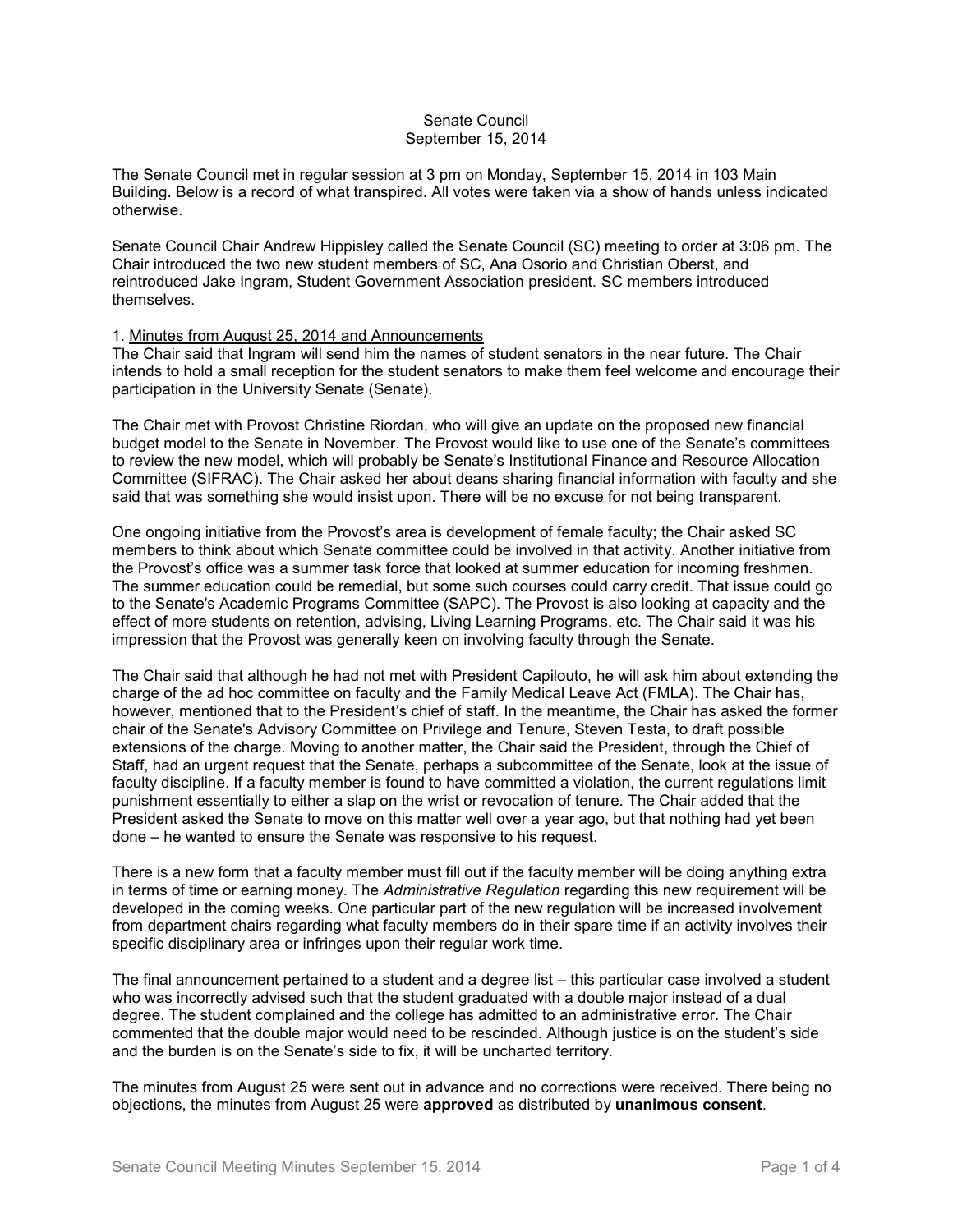#### 2. Old Business

### a. UAB Report and Trends

The Chair introduced Joe Fink (PH/Pharmacy Practice and Science), chair of the University Appeals Board (UAB). Guest Fink gave SC members an overview of the UAB process and structure. He also introduced Michael Healy (LA), the new student Ombud. Fink said that at this time of year, the UAB was relatively inactive because there were many new student and faculty members of the UAB who must receive appropriate orientation and Title IX training prior to hearing any cases. When he was finished he solicited questions from SC members.

In response to Brown, Fink said that a big lesson faculty could learn from UAB proceedings was that if a faculty member does not attend the hearing and explain their perspective, it will probably work to their detriment and to the student's benefit. Fink said the attendance rate by faculty had improved over the past five to seven years. Fink acknowledged that hearings are scheduled when the panel members can attend, without taking into account a student complainant or instructor schedule. Fink said another good lesson was that a faculty member should pay attention to their syllabus. Fink said when he started on the UAB his class syllabus was a page long, at best; now his class syllabus is 11 pages, single spaced. If a policy is not in the syllabus, it is hard for a faculty member to defend it.

Grossman requested that future reports include additional information. While personal details obviously cannot be shared, Grossman asked Fink to include three additional things: whether a student's appeal was an appeal of guilt or an appeal of the penalty for being guilty; the UAB's decision in each case; and the basis for the decision. Fink said he was willing to do that, but doing so would create a compilation that people could use to argue for precedent. Fink said that for his 2014-15 report, he would include that information and do a case-by-case paragraph of issues.

Debski asked about a year with a sudden increase in numbers; Fink replied that there were 11 students in one class who appealed a mid-semester grading change in the syllabus which caused them to receive a B instead of an A. Fink said he could include some graphs based on his numerical reports to give an idea of year-to-year trends.

Ingram said he, too, would appreciate data on whether an appeal was an appeal of guilt or an appeal of the penalty. Fink said that past year's files had already been taken to Legal Counsel but he could do such descriptions for his 2014-15 report.

The Chair thanked Fink for his report and noted he would be on the December Senate agenda. Fink agreed he would attend.

#### b. New Undergraduate Certificate Form

The Chair introduced Chris Thuringer (Undergraduate Education, director of special initiatives), who gave some background information on the form. Prior to discussion the Chair solicited a motion. Grossman **moved** that the SC require use of the proposed new Undergraduate Certificate form and Pienkowski seconded. Debski asked that the question regarding distance learning be reworded, which was acceptable to everyone. When discussion ceased, the Chair said that the motion would have the effect of requiring use of the form in mid-September by anyone who had not yet proposed an undergraduate certificate. A **vote** was taken and the motion **passed** with one opposed.

### c. Revised New Undergraduate Program Form

The Chair offered background information on the development of the revised New Undergraduate Program form. SC members reviewed the proposed new Undergraduate Certificate form and offered a few changes to be incorporated. Brown **moved** to require use of the revised New Undergraduate Program Form immediately and Christ **seconded**. SC members discussed the use requirement – there was general consensus that the Chair should let councils and committees know that the form is operational now and can be used, but gentleness should be applied when requesting revisions to proposals that are already in the midst of the review process. There being no further discussion, a **vote** was taken and the motion **passed** with none opposed and one abstaining.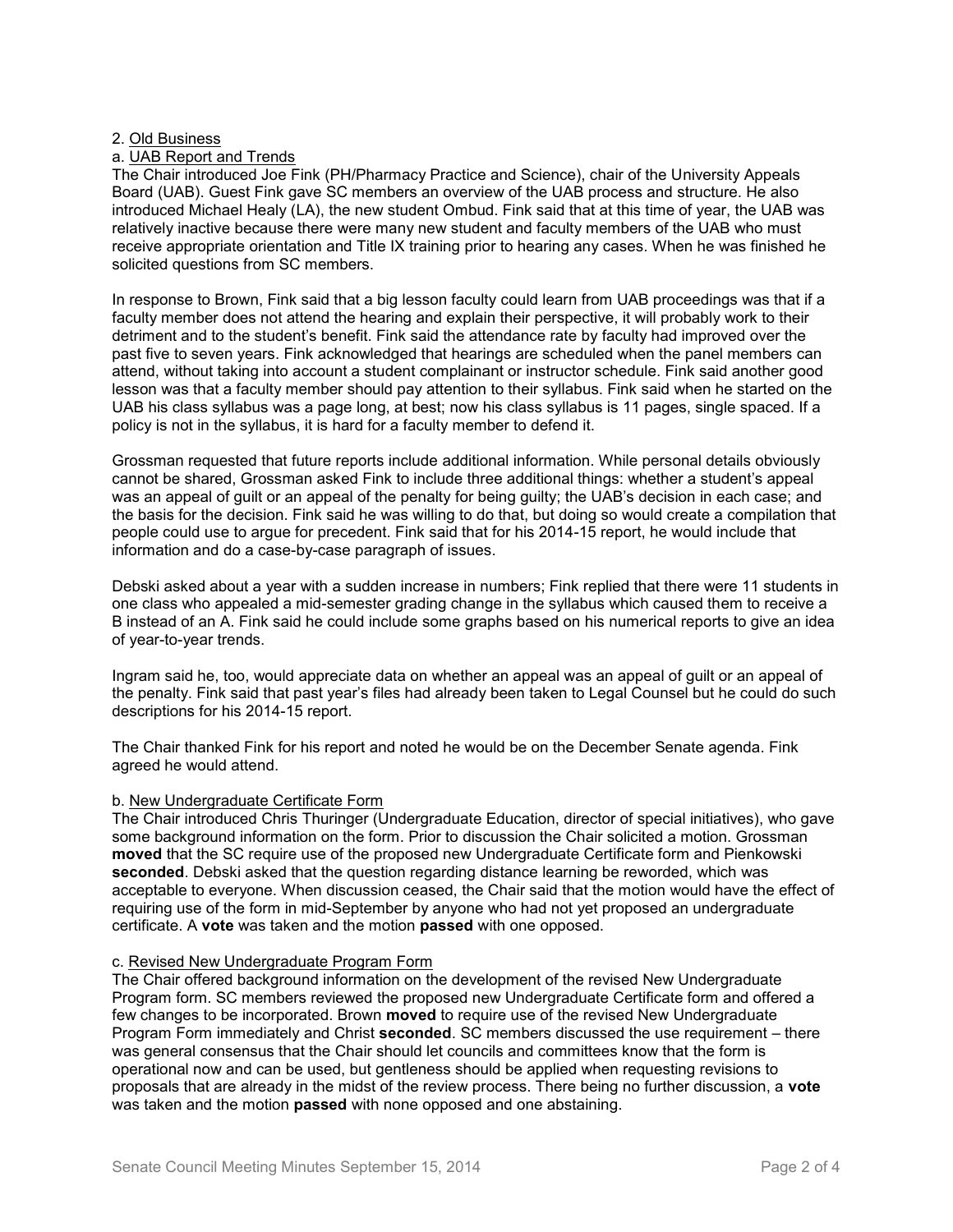3. Expedited Program Changes for Graduation Communication and Composition Requirement (GCCR) The Chair invited two guests, Deanna Sellnow (CI/Communication) and Matthew Giancarlo (AS/English), to describe their request. Sellnow and Giancarlo explained their request for a second and final round of expedited program changes to incorporate the Graduation Composition and Communication Requirement. They said there were about 10 undergraduate degree programs that did not submit a change during the spring 2014 semester for a variety of reasons, such as illness on the part of the person responsible for submitting the change, confusion about some programs that were still in effect, and some units that just did not know how to accomplish the change.

Brown **moved** to approve the use of an expedited GCCR program change form for the remaining few programs, with a deadline of November 1. Debski **seconded**. There being no further discussion, a **vote** was taken and the motion **passed** with none opposed.

# 4. Senate Committee Compositions

SC members discussed the presented compositions for Senate committees as well as who may serve as a committee chair. There were comments about various committees and some individuals were added to certain committees. Watt **moved** to approve the Senate committee compositions and McCormick **seconded**. During brief discussion, SC members were amenable to the suggestion that the Chair identify a committee assignment for each of the four individuals who did not return a committee preference sheet. There being no further discussion, a **vote** was taken and the motion **passed** with none opposed.

#### 5. HCCC Chair - Responsible College Associate Dean

The Chair explained that the College of Dentistry associate dean who is next in line to chair the Health Care Colleges Council [as per the SC discussion October 1, 2013] would like to wait a year to get a better idea of how the Health Care Colleges Council (HCC) works. There were no objections from SC members to the Chair requesting an associate dean from the College of Health Sciences (HS) to serve as chair of the HCCC for a year, after which the associate dean from Dentistry will step into the role.

# 6. September Senate Meeting Roundtable

SC members offered their opinions about the recent Senate meeting. Below are some representative statements about the meeting.

- It was a good trial run of the electronic voting. The way amendments are dealt with, as well as ensuring that no voting occurs until discussion has ended, could be improved upon.
- When President Capilouto addresses the Senate, he continues to overemphasize capital construction and restaurants, leaving out substantive comments about things like education and student issues.
- Honorary degrees come from a joint Senate-administration committee, so a second is technically necessary to place honorary degree nominees on the floor. However, by virtue of the regulatory language irrevocably linking the joint Senate-administration committee's nominees with Senate review, no second is needed.

# 7. College Senate Election Issue

The Chair explained information about how colleges are directed to conduct elections for senators, in particular the need for secret ballot elections. There were a few colleges that were delinquent in sending in the names of their newly elected senators and the Chair solicited Provost Christine Riordan's assistance in moving along the tardy colleges. The College of Social Work (SW), however, was inexplicably late with their results; furthermore, there is evidence that the college's dean asked a past senator if they would serve again, without holding an election.

The Chair asked for guidance from SC. The Senate's Rules and Elections Committee (SREC) has to certify elected senators; the Chair wondered if the issue should be sent to the SREC to determine if the proposed new SW senator was eligible to be certified or if the issue should be overlooked this time, with